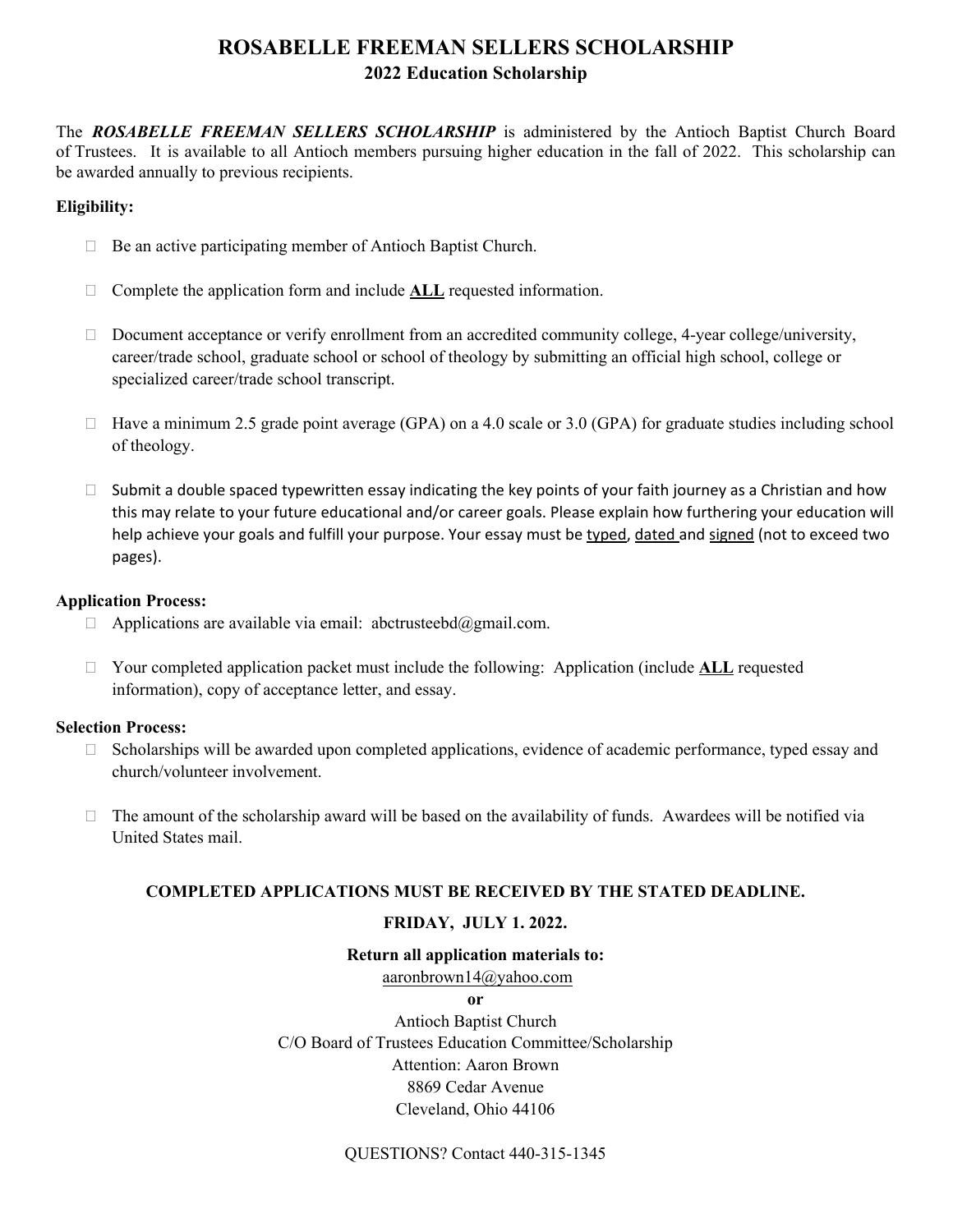## **ROSABELLE FREEMAN SELLERS SCHOLARSHIP**

| Name First                               |                                                                                     | MI   |              | Last                                                                             |     |  |  |
|------------------------------------------|-------------------------------------------------------------------------------------|------|--------------|----------------------------------------------------------------------------------|-----|--|--|
| <b>Home Address Street</b>               |                                                                                     | City | <b>State</b> |                                                                                  | Zip |  |  |
| Telephone ______________________________ |                                                                                     |      |              |                                                                                  |     |  |  |
|                                          |                                                                                     |      |              |                                                                                  |     |  |  |
|                                          |                                                                                     |      |              |                                                                                  |     |  |  |
|                                          |                                                                                     |      |              |                                                                                  |     |  |  |
|                                          | Name of father or                                                                   |      |              |                                                                                  |     |  |  |
|                                          | Name of mother or<br>_Occupation________________________________                    |      |              |                                                                                  |     |  |  |
|                                          |                                                                                     |      |              | Are you employed? Full time  Part time  temporary  not employed (circle one)     |     |  |  |
|                                          |                                                                                     |      |              |                                                                                  |     |  |  |
|                                          | List activities that you have participated in: (Attach a separate sheet if needed): |      |              |                                                                                  |     |  |  |
|                                          | $\Box$ School, college/university extracurricular activities:                       |      |              |                                                                                  |     |  |  |
|                                          |                                                                                     |      |              |                                                                                  |     |  |  |
|                                          |                                                                                     |      |              | Community volunteer activities and the length of time you have been a volunteer: |     |  |  |
|                                          |                                                                                     |      |              |                                                                                  |     |  |  |

\_\_\_\_\_\_\_\_\_\_\_\_\_\_\_\_\_\_\_\_\_\_\_\_\_\_\_\_\_\_\_\_\_\_\_\_\_\_\_\_\_\_\_\_\_\_\_\_\_\_\_\_\_\_\_\_\_\_\_\_\_\_\_\_\_\_\_\_\_\_\_\_\_\_